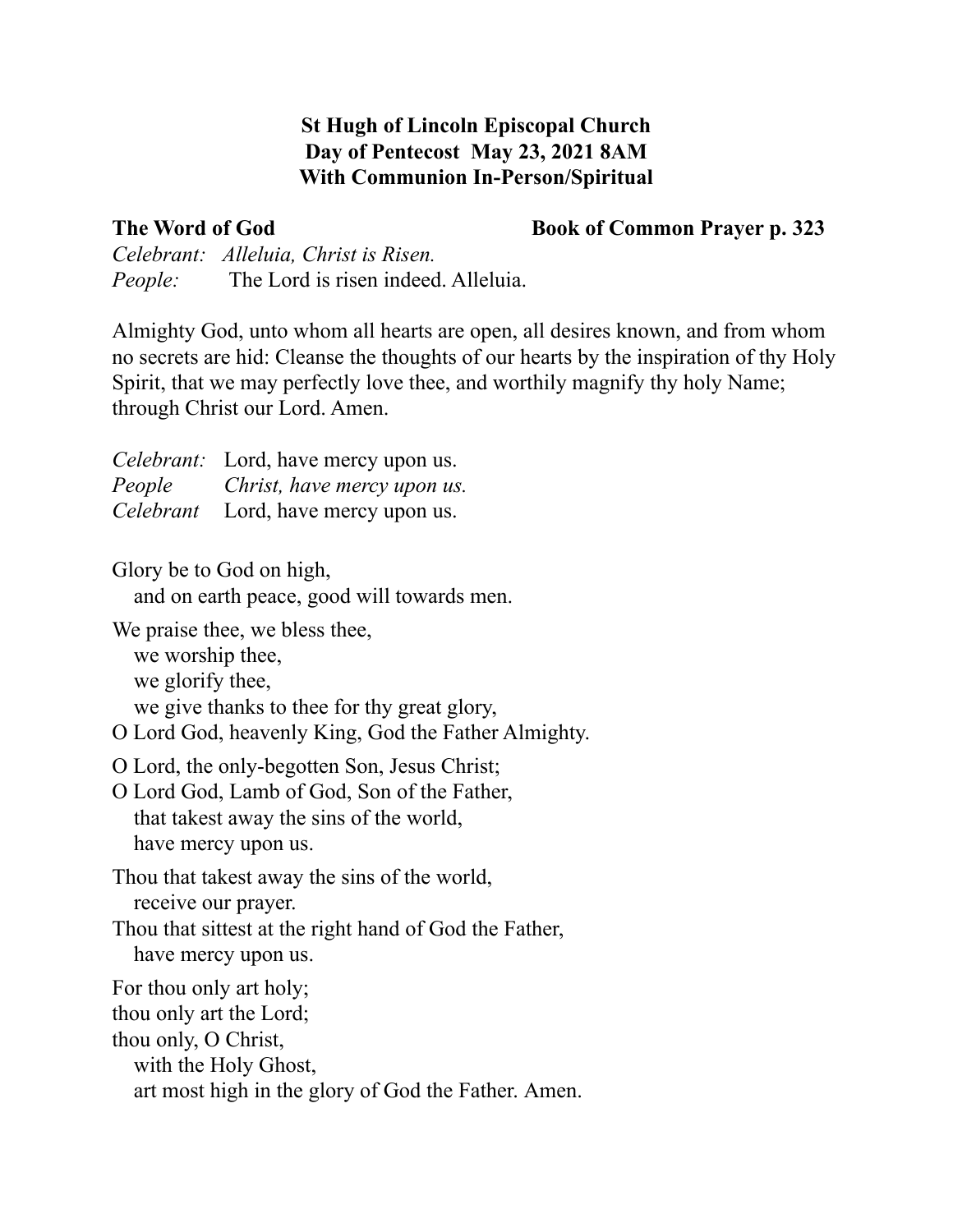### **The Collect of the Day**

|        | The Lord be with you.         |  |
|--------|-------------------------------|--|
| People | <i>And with thy spirit.</i>   |  |
|        | <i>Celebrant</i> Let us pray. |  |

# **The Collect of the Day:**

O God, who on this day taught the hearts of your faithful people by sending to them the light of your Holy Spirit: Grant us by the same Spirit to have a right judgment in all things, and evermore to rejoice in his holy comfort; through Jesus Christ your Son our Lord, who lives and reigns with you, in the unity of the Holy Spirit, one God, for ever and ever. *Amen.*

# **A reading from The Book of Ezekiel (37:1 – 14)** Dawn Rocks

The hand of the Lord came upon me, and he brought me out by the spirit of the Lord and set me down in the middle of a valley; it was full of bones. He led me all around them; there were very many lying in the valley, and they were very dry. He said to me, "Mortal, can these bones live?" I answered, "O Lord God, you know." Then he said to me, "Prophesy to these bones, and say to them: O dry bones, hear the word of the Lord. Thus says the Lord God to these bones: I will cause breath to enter you, and you shall live. I will lay sinews on you, and will cause flesh to come upon you, and cover you with skin, and put breath in you, and you shall live; and you shall know that I am the Lord."

So I prophesied as I had been commanded; and as I prophesied, suddenly there was a noise, a rattling, and the bones came together, bone to its bone. I looked, and there were sinews on them, and flesh had come upon them, and skin had covered them; but there was no breath in them. Then he said to me, "Prophesy to the breath, prophesy, mortal, and say to the breath: Thus says the Lord God: Come from the four winds, O breath, and breathe upon these slain, that they may live." I prophesied as he commanded me, and the breath came into them, and they lived, and stood on their feet, a vast multitude.

Then he said to me, "Mortal, these bones are the whole house of Israel. They say, 'Our bones are dried up, and our hope is lost; we are cut off completely.' Therefore prophesy, and say to them, Thus says the Lord God: I am going to open your graves, and bring you up from your graves, O my people; and I will bring you back to the land of Israel. And you shall know that I am the Lord, when I open your graves, and bring you up from your graves, O my people. I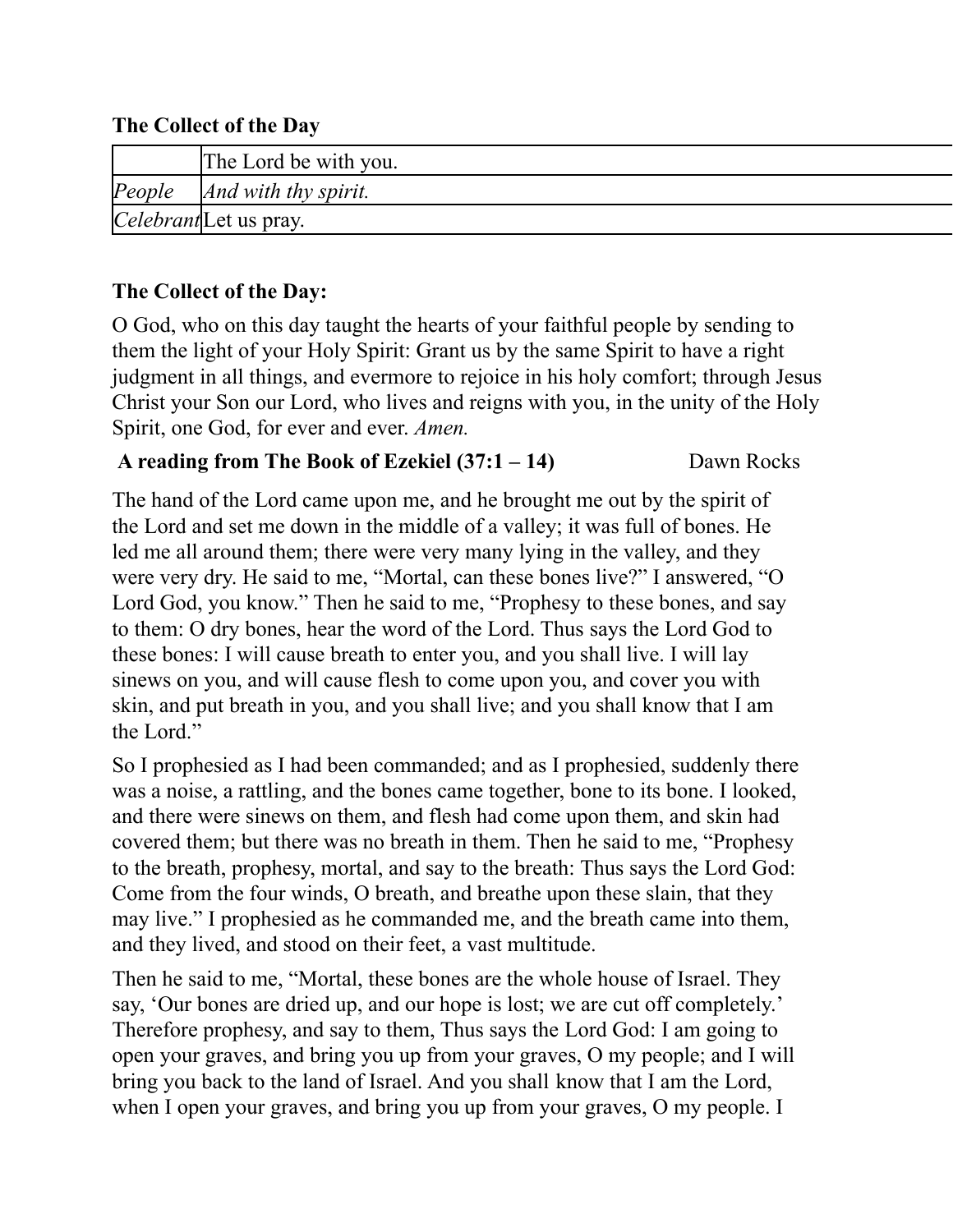will put my spirit within you, and you shall live, and I will place you on your own soil; then you shall know that I, the Lord, have spoken and will act," says the Lord.

The Word of the Lord

*People: Thanks be to God*

# **Psalm 104:25 – 35, 37** Carol Tobin

| 25 O Lord, how manifold are your works! *                 |
|-----------------------------------------------------------|
| in wisdom you have made them all;                         |
| the earth is full of your creatures.                      |
| 26 Yonder is the great and wide sea                       |
| with its living things too many to number, *              |
| creatures both small and great.                           |
| 27 There move the ships,                                  |
| and there is that Leviathan, *                            |
| which you have made for the sport of it.                  |
| 28 All of them look to you *                              |
| to give them their food in due season.                    |
| 29 You give it to them; they gather it; *                 |
| you open your hand, and they are filled with good things. |
| 30 You hide your face, and they are terrified; *          |
| you take away their breath,                               |
| and they die and return to their dust.                    |
| 31 You send forth your Spirit, and they are created; *    |
| and so you renew the face of the earth.                   |
| 32 May the glory of the Lord endure for ever; *           |
| may the Lord rejoice in all his works.                    |
| 33 He looks at the earth and it trembles; *               |
| he touches the mountains and they smoke.                  |
| 34 I will sing to the Lord as long as I live; *           |
| I will praise my God while I have my being.               |
| 35 May these words of mine please him; *                  |
| I will rejoice in the Lord.                               |
| 37 Bless the Lord, O my soul. *                           |
| Hallelujah!                                               |
|                                                           |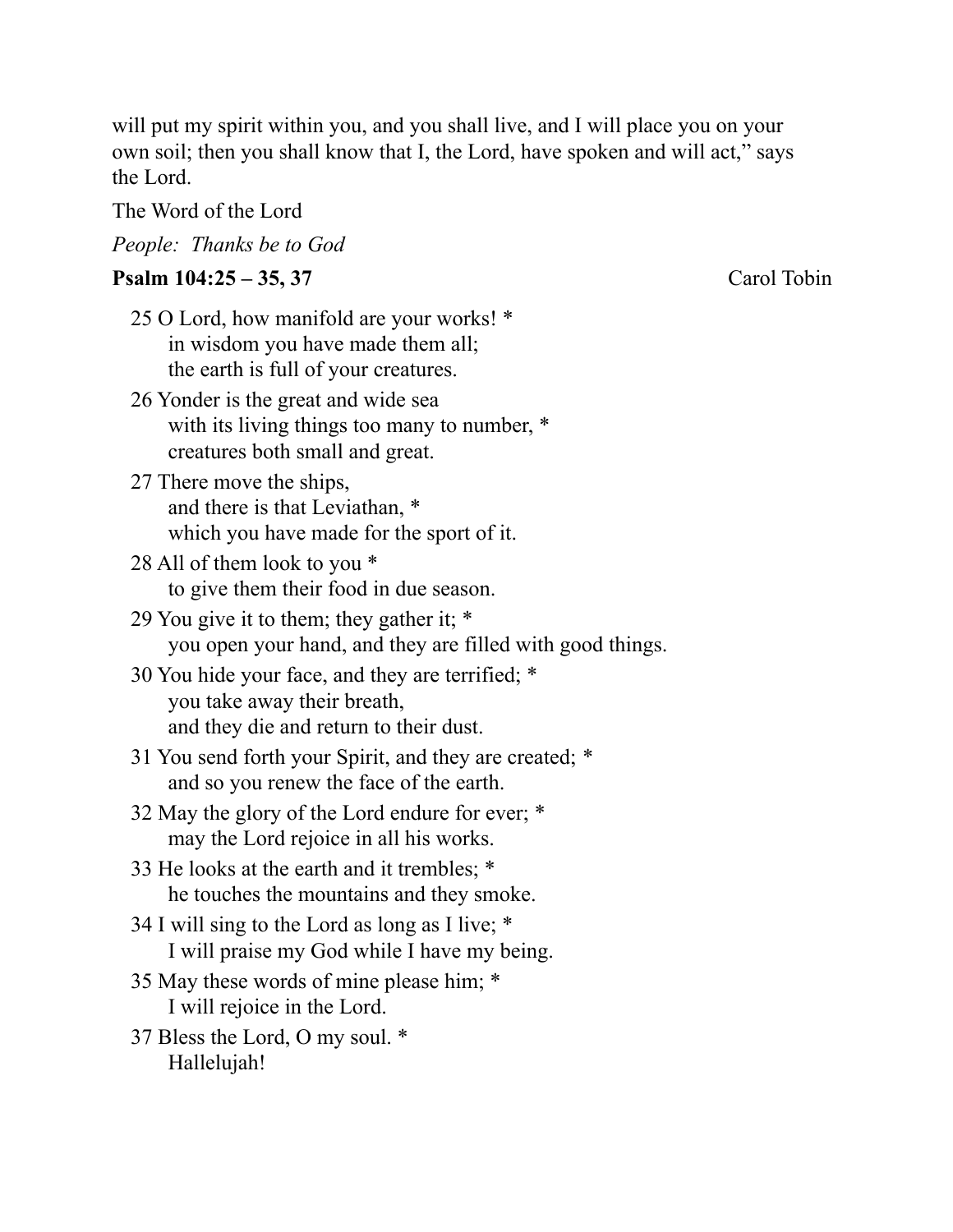# **The Epistle**

# **A reading from the Acts of the Apostles (2:1-21)**

When the day of Pentecost had come, the disciples were all together in one place. And suddenly from heaven there came a sound like the rush of a violent wind, and it filled the entire house where they were sitting. Divided tongues, as of fire, appeared among them, and a tongue rested on each of them. All of them were filled with the Holy Spirit and began to speak in other languages, as the Spirit gave them ability.

Now there were devout Jews from every nation under heaven living in Jerusalem. And at this sound the crowd gathered and was bewildered, because each one heard them speaking in the native language of each. Amazed and astonished, they asked, "Are not all these who are speaking Galileans? And how is it that we hear, each of us, in our own native language? Parthians, Medes, Elamites, and residents of Mesopotamia, Judea and Cappadocia, Pontus and Asia, Phrygia and Pamphylia, Egypt and the parts of Libya belonging to Cyrene, and visitors from Rome, both Jews and proselytes, Cretans and Arabs-- in our own languages we hear them speaking about God's deeds of power." All were amazed and perplexed, saying to one another, "What does this mean?" But others sneered and said, "They are filled with new wine."

But Peter, standing with the eleven, raised his voice and addressed them, "Men of Judea and all who live in Jerusalem, let this be known to you, and listen to what I say. Indeed, these are not drunk, as you suppose, for it is only nine o'clock in the morning. No, this is what was spoken through the prophet Joel:

`In the last days it will be, God declares, that I will pour out my Spirit upon all flesh, and your sons and your daughters shall prophesy, and your young men shall see visions, and your old men shall dream dreams. Even upon my slaves, both men and women, in those days I will pour out my Spirit; and they shall prophesy. And I will show portents in the heaven above and signs on the earth below, blood, and fire, and smoky mist.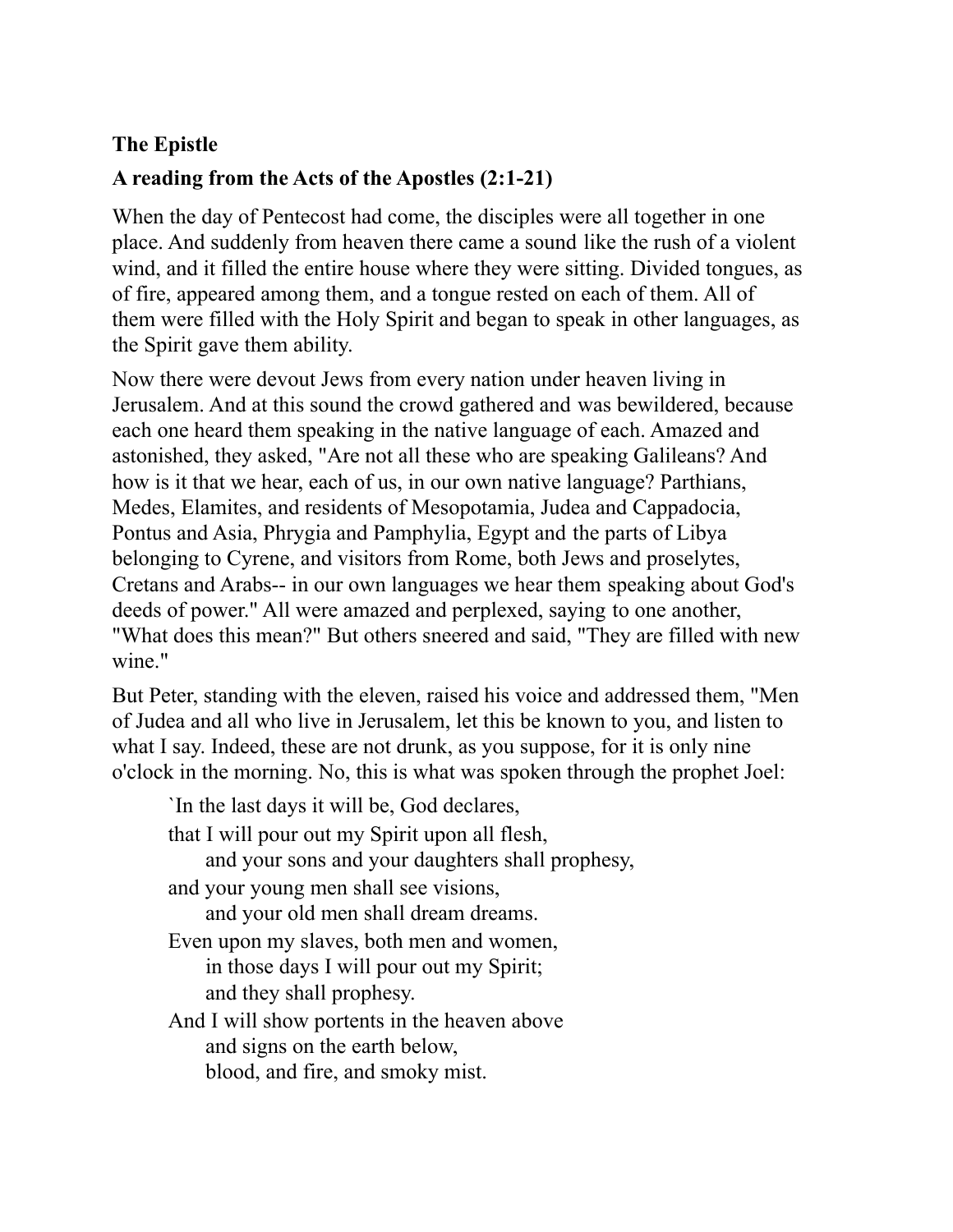The sun shall be turned to darkness and the moon to blood, before the coming of the Lord's great and glorious day. Then everyone who calls on the name of the Lord shall be saved.'

The Word of the Lord. People: *Thanks be to God.*

*Celebrant:* The Holy Gospel of our Lord Jesus Christ according to John. *People: Glory to be to thee, oh Lord.*

# **John 15:26-27; 16:4b-15**

Jesus said to his disciples, "When the Advocate comes, whom I will send to you from the Father, the Spirit of truth who comes from the Father, he will testify on my behalf. You also are to testify because you have been with me from the beginning.

"I did not say these things to you from the beginning, because I was with you. But now I am going to him who sent me; yet none of you asks me, 'Where are you going?' But because I have said these things to you, sorrow has filled your hearts. Nevertheless I tell you the truth: it is to your advantage that I go away, for if I do not go away, the Advocate will not come to you; but if I go, I will send him to you. And when he comes, he will prove the world wrong about sin and righteousness and judgment: about sin, because they do not believe in me; about righteousness, because I am going to the Father and you will see me no longer; about judgment, because the ruler of this world has been condemned.

"I still have many things to say to you, but you cannot bear them now. When the Spirit of truth comes, he will guide you into all the truth; for he will not speak on his own, but will speak whatever he hears, and he will declare to you the things that are to come. He will glorify me, because he will take what is mine and declare it to you. All that the Father has is mine. For this reason I said that he will take what is mine and declare it to you.

*Celebrant:* The Gospel of the Lord. *People: Praise be to thee, O Christ. .*

**The Sermon The Rev. Marion Phipps**

**Silent Reflection**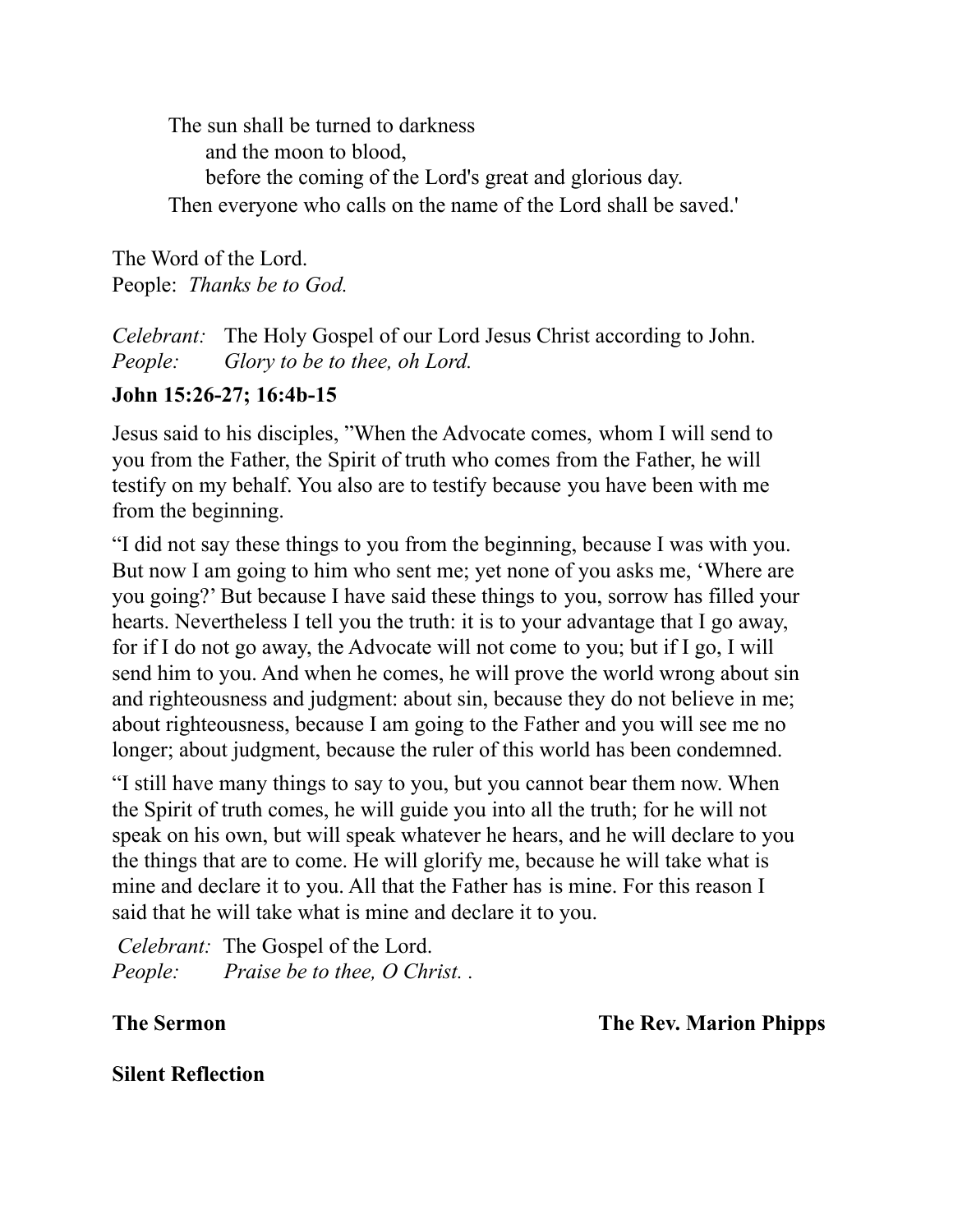# **The Nicene Creed Book of Common Prayer pg. 326**

We believe in one God, the Father, the Almighty, maker of heaven and earth, of all that is, seen and unseen. We believe in one Lord, Jesus Christ, the only Son of God, eternally begotten of the Father, God from God, Light from Light, true God from true God, begotten, not made, of one Being with the Father. Through him all things were made. For us and for our salvation he came down from heaven: by the power of the Holy Spirit he became incarnate from the Virgin Mary, and was made man. For our sake he was crucified under Pontius Pilate; he suffered death and was buried. On the third day he rose again in accordance with the Scriptures; he ascended into heaven and is seated at the right hand of the Father. He will come again in glory to judge the living and the dead, and his kingdom will have no end. We believe in the Holy Spirit, the Lord, the giver of life, who proceeds from the Father and the Son. With the Father and the Son he is worshiped and glorified. He has spoken through the Prophets. We believe in one holy catholic and apostolic Church. We acknowledge one baptism for the forgiveness of sins. We look for the resurrection of the dead, and the life of the world to come. Amen.

**The Prayers of the People Book of Common Prayer p. 328** Dawn Rocks Let us pray for the whole state of Christ's Church and the world.

Almighty and everliving God, who in thy holy Word hast taught us to make prayers, and supplications, and to give thanks for all men: Receive these our prayers which we offer unto thy divine Majesty, beseeching thee to inspire continually the Universal Church with the spirit of truth, unity, and concord; and grant that all those who do confess thy holy Name may agree in the truth of thy holy Word, and live in unity and godly love.

Give grace, O heavenly Father, to all bishops and other ministers, that they may, both by their life and doctrine, set forth thy true and lively Word, and rightly and duly administer thy holy Sacraments.

And to all thy people give thy heavenly grace, and especially to this congregation here present; that, with meek heart and due reverence, they may hear and receive thy holy Word, truly serving thee in holiness and righteousness all the days of their life.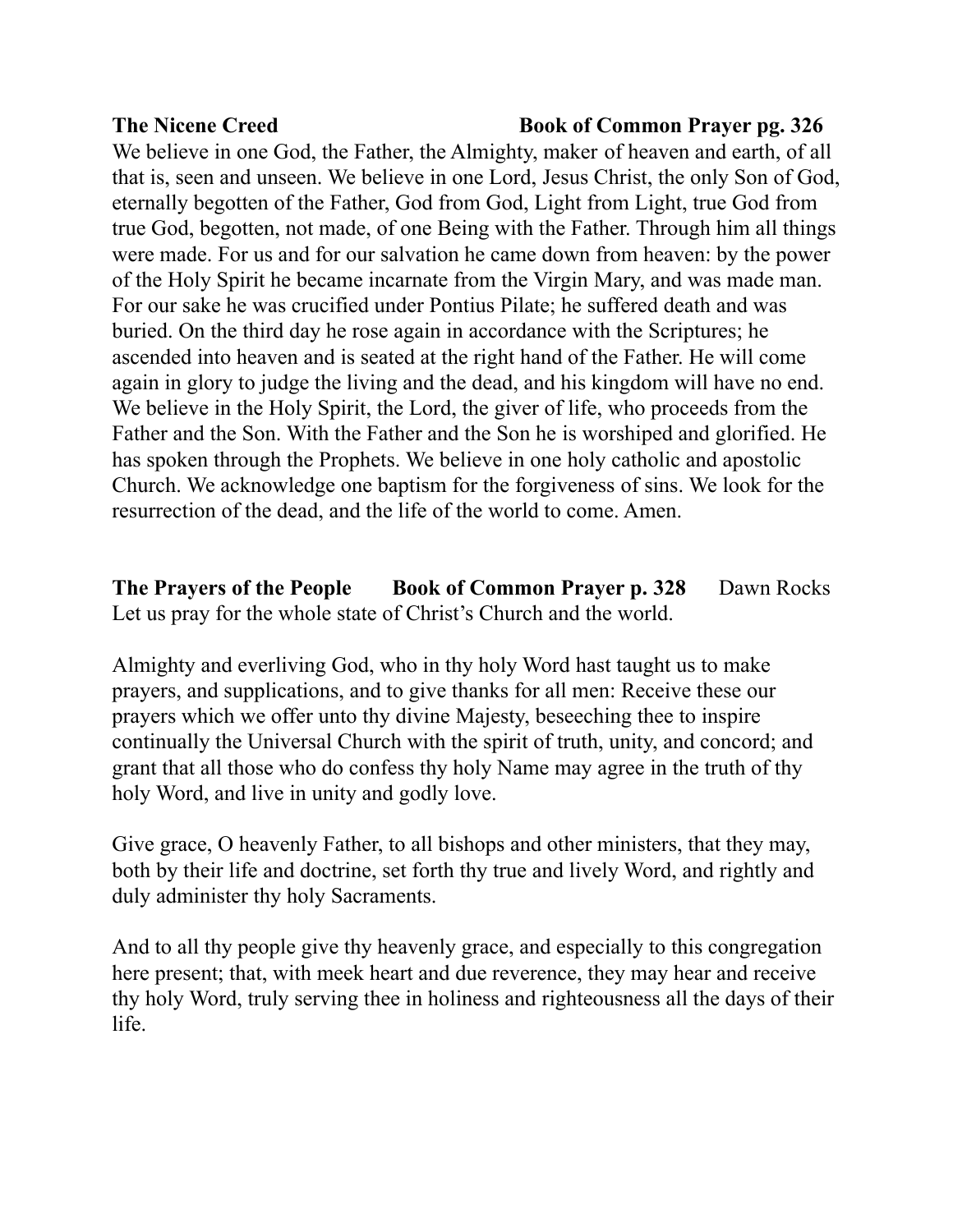We beseech thee also so to rule the hearts of those who bear the authority of government in this and every land, that they may be led to wise decisions and right actions for the welfare and peace of the world.

Open, O Lord, the eyes of all people to behold thy gracious hand in all thy works, that, rejoicing in thy whole creation, they may honor thee with their substance, and be faithful stewards of thy bounty.

And we most humbly beseech thee, of thy goodness, O Lord, to comfort and succor all those who, in this or transitory life, are in trouble, sorrow, need, sickness, or any other adversity.

And we also bless thy holy Name for all thy servants departed this life in thy faith and fear, beseeching thee to grant them continual growth in thy love and service; and to grant us grace so to follow the good examples of all thy saints, that with them we may be partakers of thy heavenly kingdom. Grant these our prayers, O Father, for Jesus Christ's sake, our only Mediator and Advocate. Amen.

## **Confession of Sin Prayer Book 330**

Let us humbly confess our sins unto Almighty God.

# *Minister and People*

Most merciful God, we confess that we have sinned against thee in thought, word, and deed, by what we have done, and by what we have left undone. We have not loved thee with our whole heart: we have not loved our neighbors as ourselves. We are truly sorry and we humbly repent. For the sake of thy Son Jesus Christ, have mercy on us and forgive us; that we may delight in thy will, and walk in thy ways, to the glory of thy Name. Amen.

Almighty God, our heavenly Father, who of his great mercy hath promised forgiveness of sins to all those who with hearty repentance and true faith turn unto him, have mercy upon you, pardon and deliver you from all your sins, confirm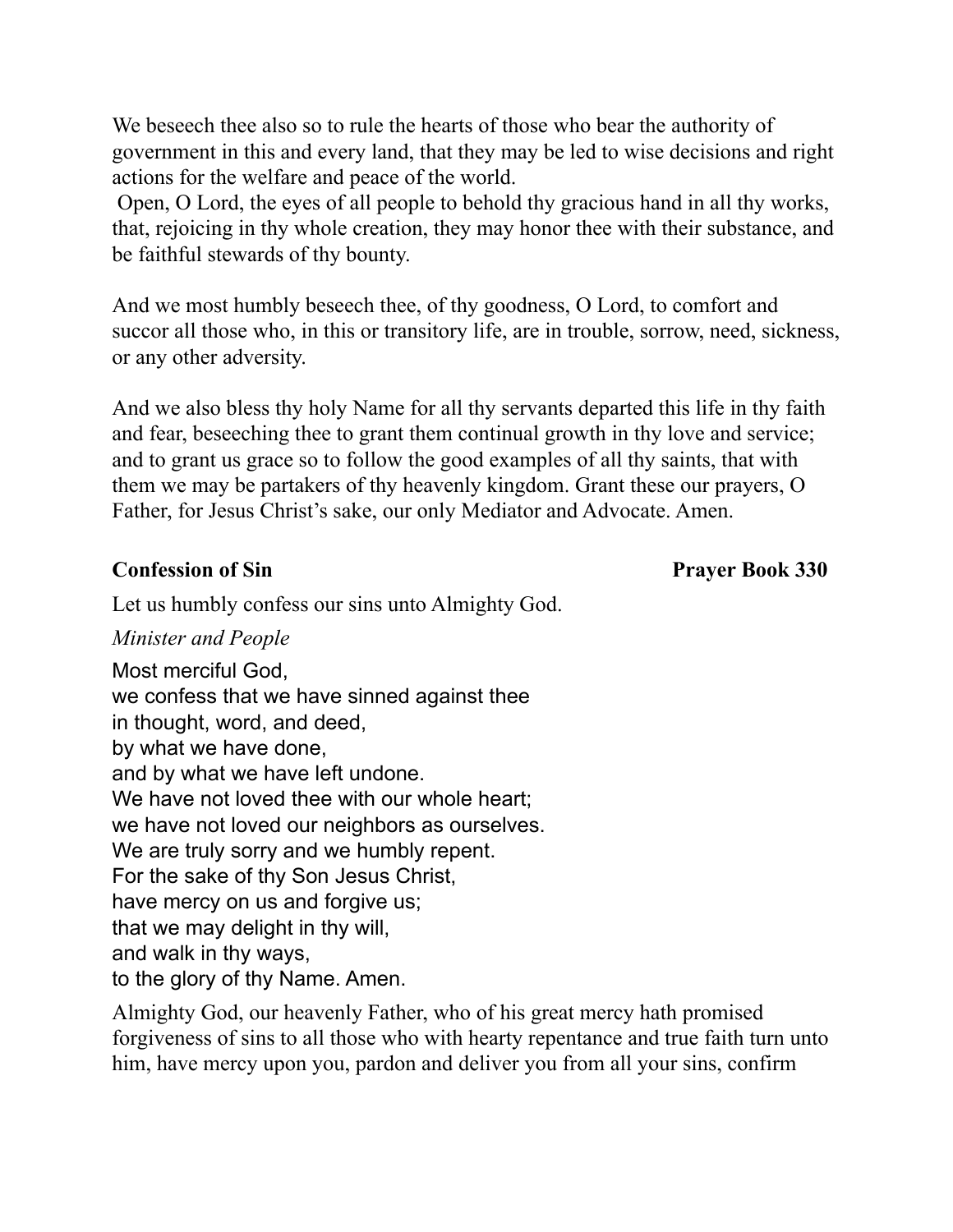and strengthen you in all goodness, and bring you to everlasting life; through Jesus Christ our Lord. *Amen.*

*A Minister may then say one or more of the following sentences, first saying*

Hear the Word of God to all who truly turn to him.

Come unto me, all ye that travail and are heavy laden, and I will refresh you.

*Matthew 11:28*

God so loved the world, that he gave his only-begotten Son, to the end that all that believe in him should not perish, but have everlasting life. *John 3:16*

This is a true saying, and worthy of all men to be received, that Christ Jesus came into the world to save sinners. *1 Timothy 1:15*

If any man sin, we have an Advocate with the Father, Jesus Christ the righteous; and he is the perfect offering for our sins, and not for ours only, but for the sins of the whole

world. *1 John 2:1-2*

The Peace *Celebrant:* The Peace of the Lord be always with you *People: And with thy spirit.*

# **Offertory Sentence Book of Common Prayer pg. 376**

Walk in love, as Christ loved us and gave himself for us, an offering and sacrifice to God.

# **The Great Thanksgiving Book of Common Prayer pg. 333**

|           | <i>Celebrant:</i> The Lord be with you. |
|-----------|-----------------------------------------|
| People    | And with thy spirit.                    |
|           | <i>Celebrant</i> Lift up your hearts.   |
| People    | We lift them up unto the Lord.          |
| Celebrant | Let us give thanksunto our Lord God.    |
| People    | It is meet and right so to do.          |

It is very meet, right, and our bounden duty, that we should at all times, and in all places, give thanks unto thee, O Lord, holy Father, almighty, everlasting God.

# **Proper Preface**

Through Jesus Christ our Lord; according to whose true promise the Holy Ghost came down [on this day] from heaven, lighting upon the disciples, to teach them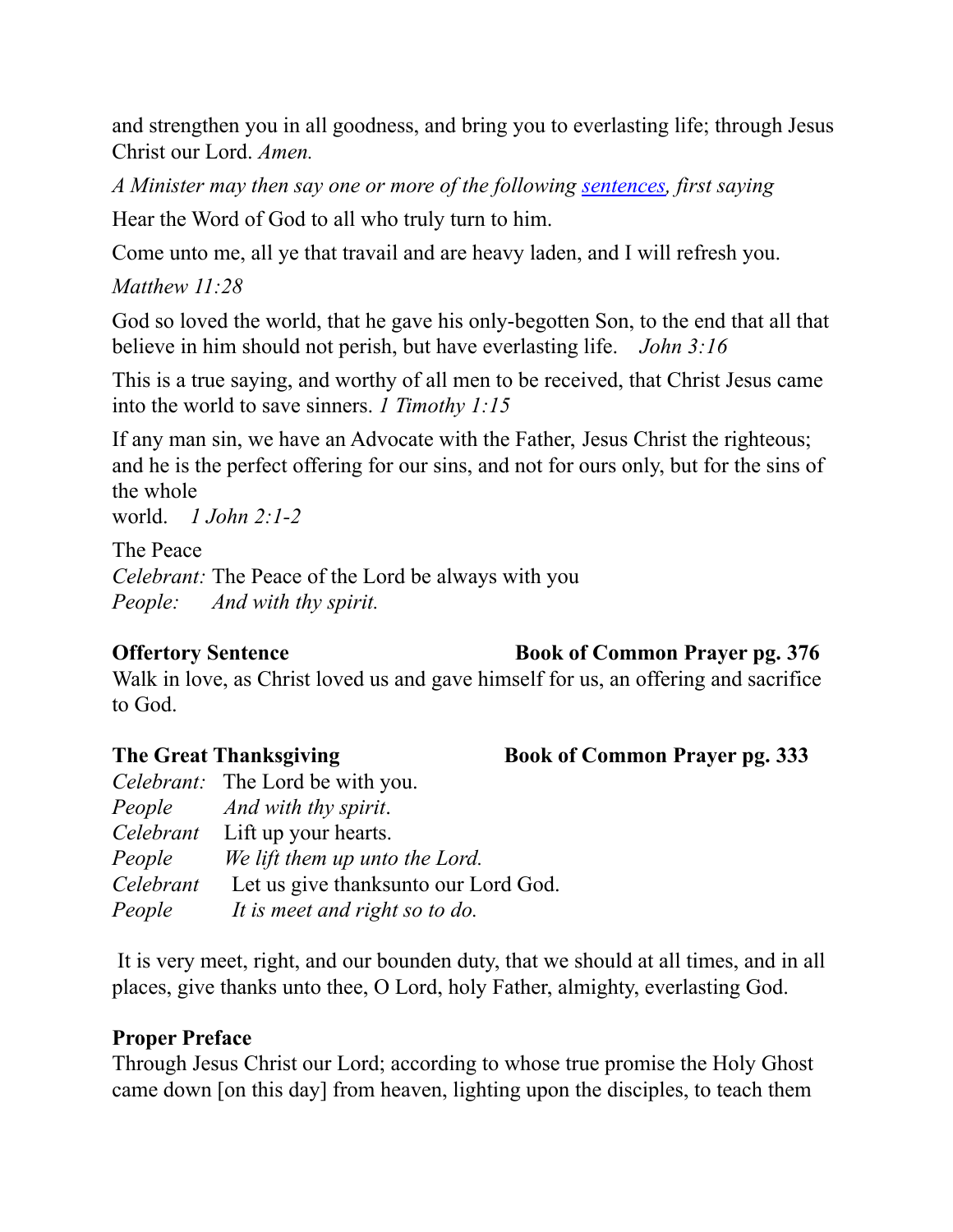and to lead them into all truth; uniting peoples of many tongues in the confession of one faith, and giving to thy Church the power to serve thee as a royal priesthood, and to preach the Gospel to all nations.

Therefore with Angels and Archangels, and with all the company of heaven, we laud and magnify thy glorious Name; evermore praising thee, and saying:

## *Celebrant and People:*

Holy, holy, holy, Lord God of Hosts: Heaven and earth are full of thy glory. Glory be to thee, O Lord Most High. Blessed is he that cometh in the name of the Lord. Hosanna in the highest.

All glory be to thee, Almighty God, our heavenly Father, for that thou, of thy tender mercy, didst give thine only Son Jesus Christ to suffer death upon the cross for our redemption; who made there, by his one oblation of himself once offered, a full, perfect, and sufficient sacrifice, oblation, and satisfaction, for the sins of the whole world; and did institute, and in his holy Gospel command us to continue, a perpetual memory of that his precious death and sacrifice, until his coming again.

For in the night in which he was betrayed, he took bread; and when he had given thanks, he brake it, and gave it to his disciples, saying, "Take, eat, this is my Body, which is given for you. Do this in remembrance of me." Likewise, after supper, he took the cup; and when he had given thanks, he gave it to them, saying, "Drink ye all of this; for this is my Blood of the New Testament, which is shed for you, and for many, for the remission of sins. Do this, as oft as ye shall drink it, in remembrance of me." Wherefore, O Lord and heavenly Father, according to the institution of thy dearly beloved Son our Savior Jesus Christ, we, thy humble servants, do celebrate and make here before thy divine Majesty, with these thy holy gifts, which we now offer unto thee, the memorial thy Son hath commanded us to make; having in remembrance his blessed passion and precious death, his mighty resurrection and glorious ascension; rendering unto thee most hearty thanks for the innumerable benefits procured unto us by the same.

And we most humbly beseech thee, O merciful Father, to hear us; and, of thy almighty goodness, vouchsafe to bless and sanctify, with thy Word and Holy Spirit, these thy gifts and creatures of bread and wine; that we, receiving them according to thy Son our Savior Jesus Christ's holy institution, in remembrance of his death and passion, may be partakers of his most blessed Body and Blood. And we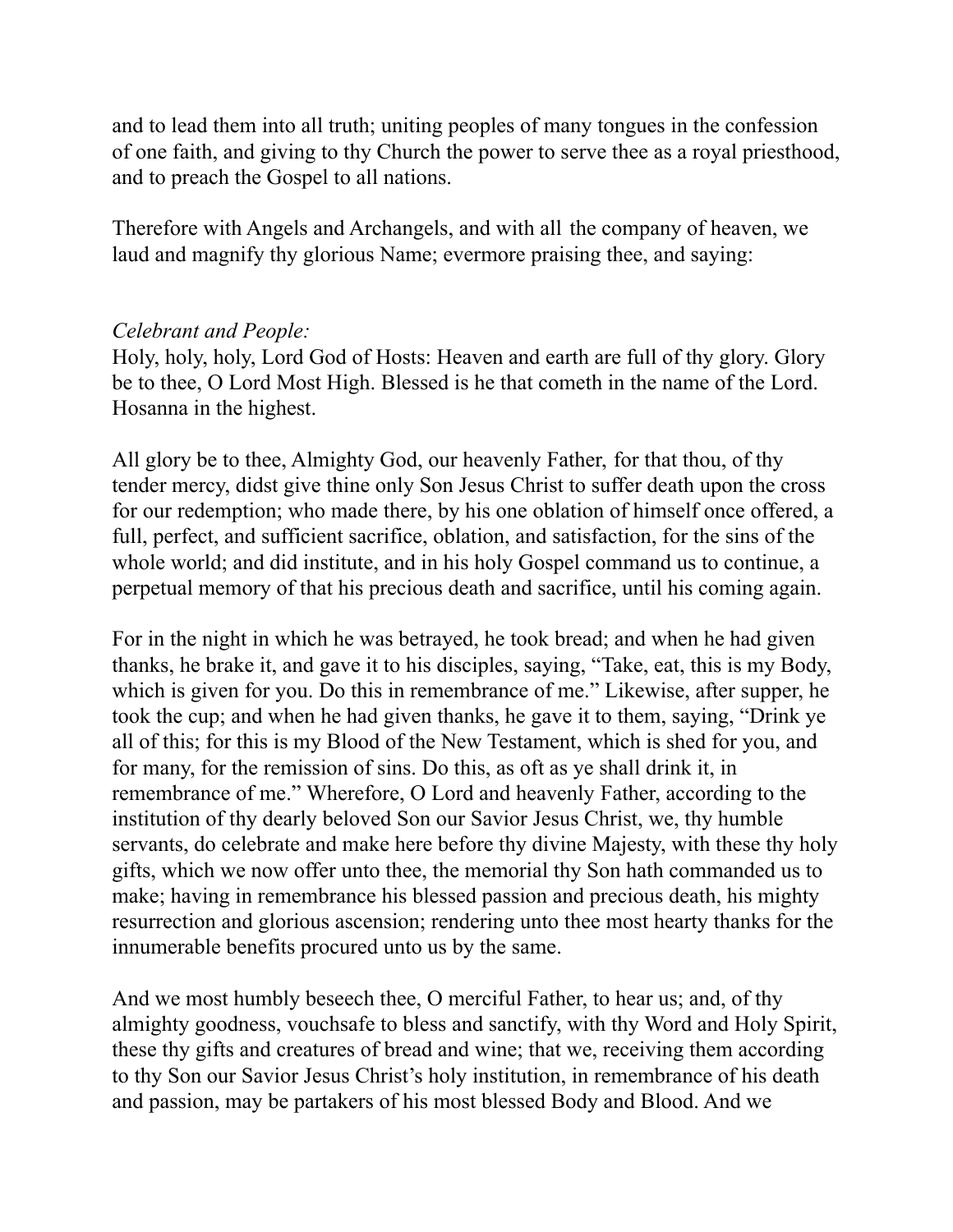earnestly desire thy fatherly goodness mercifully to accept this our sacrifice of praise and thanksgiving; most humbly beseeching thee to grant that, by the merits and death of thy Son Jesus Christ, and through faith in his blood, we, and all thy whole Church, may obtain remission of our sins, and all other benefits of his passion.

And here we offer and present unto thee, O Lord, ourselves, our souls and bodies, to be a reasonable, holy, and living sacrifice unto thee; humbly beseeching thee that we, and all others who shall be partakers of this Holy Communion, may worthily receive the most precious Body and Blood of thy Son Jesus Christ, be filled with thy grace and heavenly benediction, and made one body with him, that he may dwell in us, and we in him. And although we are unworthy, through our manifold sins, to offer unto thee any sacrifice, yet we beseech thee to accept this our bounden duty and service, not weighing our merits, but pardoning our offenses, through Jesus Christ our Lord; By whom, and with whom, in the unity of the Holy Ghost, all honor and glory be unto thee, O Father Almighty, world without end. AMEN.

## **The Lord's Prayer Book of Common Prayer pg. 336**

And now, as our Savior Christ hath taught us, we are bold to pray,

*People and Celebrant* Our Father, who art in heaven, hallowed be thy Name, thy kingdom come, thy will be done, on earth as it is in heaven. Give us this day our daily bread. And forgive us our trespasses, as we forgive those who trespass against us. And lead us not into temptation, but deliver us from evil. For thine is the kingdom, and the power, and the glory, for ever and ever. Amen.

### *Celebrant* Alleluia. Christ our Passover is sacrificed for us; *People Therefore let us keep the feast. Alleluia.*

O Lamb of God, that takest away the sins of the world, have mercy upon us. O Lamb of God, that takest away the sins of the world, have mercy upon us. O Lamb of God, that takest away the sins of the world, grant us thy peace.

We do not presume to come to this thy Table, O merciful Lord, trusting in our own righteousness, but in thy manifold and great mercies. We are not worthy so much as to gather up the crumbs under thy Table. But thou art the same Lord whose property is always to have mercy. Grant us therefore, gracious Lord, so to eat the flesh of thy dear Son Jesus Christ, and to drink his blood, that we may evermore dwell in him, and he in us. Amen.